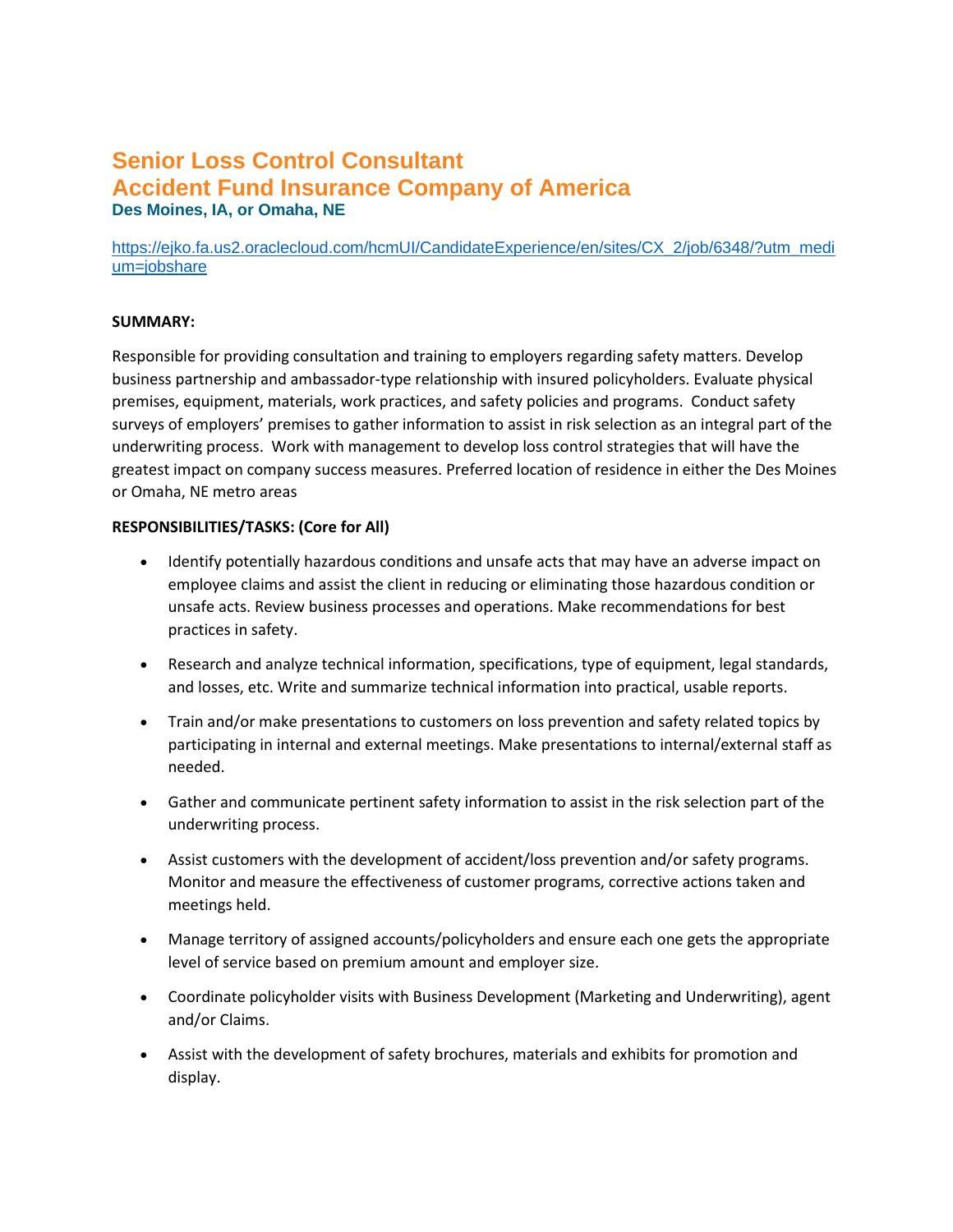- Represent company in community and industry safety groups, programs and conferences.
- Maintain strong relationships with independent agents to discuss new and existing clients, specific account loss control reports, analysis, and loss reduction recommendations and to respond to any agent concerns, questions, or issues.

#### **ADDITIONAL RESPONSIBILITIES/TASKS FOR SENIOR LOSS CONTROL CONSULTANT:**

- Demonstrate progressive responsibility and technical knowledge applying principles based on experience.
- Work on complex problems which have broader impact.
- Independently resolve situations.
- Contribute effectively in cross functional teams; may take on leadership role.
- Demonstrate proper collaboration in exchange of relevant elements with other disciplines (e.g., claims, underwriting).
- Develop recommendations to change existing policies/programs.
- Demonstrate well-developed conflict management/negotiation and presentation skills.
- Provide assistance with training, development and mentoring of loss control staff in safety and accident prevention policies, procedures, ride-alongs, presentation techniques, and sampling equipment.

*This position description identifies the responsibilities and tasks typically associated with the performance of the position. Other relevant essential functions may be required.*

#### **EMPLOYMENT QUALIFICATIONS:**

#### **EDUCATION:**

#### **Loss Control Consultant I and II:**

Associates degree in a related field and / or a certification (such as ARM, ASP, CSP); or an equivalent combination of education and experience.

#### **Senior Loss Control Consultant:**

Associates in related field and certification (such as ARM, ASP, CSP) required. a Bachelor's degree in occupational/industrial safety or related field is preferred. Continuous learning required, as defined by the Company's learning philosophy. Certification, or progress toward, highly preferred and encouraged.

#### **EXPERIENCE:**

#### **Loss Control Consultant I:**

Minimum one year relevant experience that provides the necessary skills, knowledge and abilities or completion of loss control trainee program.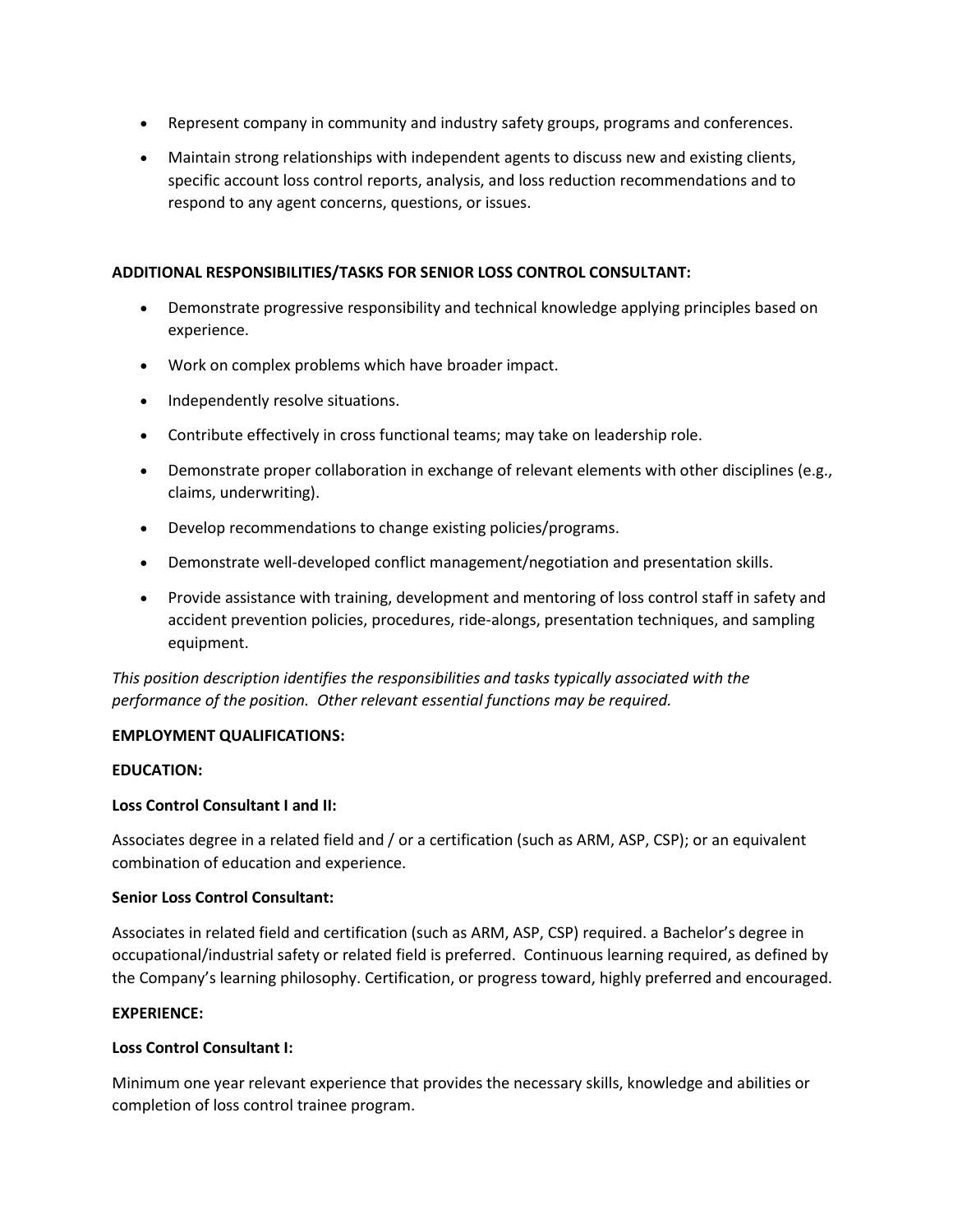#### **Loss Control Consultant II:**

Minimum three years relevant experience that provides the necessary skills, knowledge and abilities. Workers Compensation insurance experience preferred.

#### **Senior Loss Control Consultant:**

Minimum seven years relevant experience that provides the necessary skills, knowledge and abilities. Workers Compensation insurance experience required.

#### **SKILLS/KNOWLEDGE/ABILITIES (SKA) REQUIRED:**

- Knowledge of key loss control standards, guidelines, techniques and disciplines such as ergonomics, machine guarding, environmental health.
- Considerable knowledge of, and the ability to apply, relevant local, state and federal rules and regulations, including state-specific occupational safety and health acts and workers' disability compensation acts.
- Ability to proactively identify risk factors at employer locations and communicate risk concerns effectively to appropriate parties.
- Ability to proactively analyze and evaluate risk factors by synthesizing data and communicating risk concerns effectively to appropriate parties.
- Ability to mitigate risk and influence necessary change.
- Ability to manage multiple projects and meet necessary deadlines.
- Excellent time management and organizational skills.
- Ability to minimize losses by spending time appropriately.
- Ability and proficiency in the use of computers and company standard software specific to position with the ability to navigate systems quickly and produce necessary reports for analysis.
- Ability to effectively exchange information clearly and concisely, present ideas, report facts and respond to questions, as appropriate
- Excellent verbal and written communication skills.
- Ability to provide customer service by responding appropriately to inquiries or concerns from agents, policyholders, regulatory agencies, management, and employees.
- Effective presentation skills in a variety of settings.
- Ability to establish and maintain an effective working and client relationship.
- Ability to read, analyze, and interpret common scientific and technical journals, reports, and legal documents.
- Ability to work independently out of a home office location with minimum supervision.